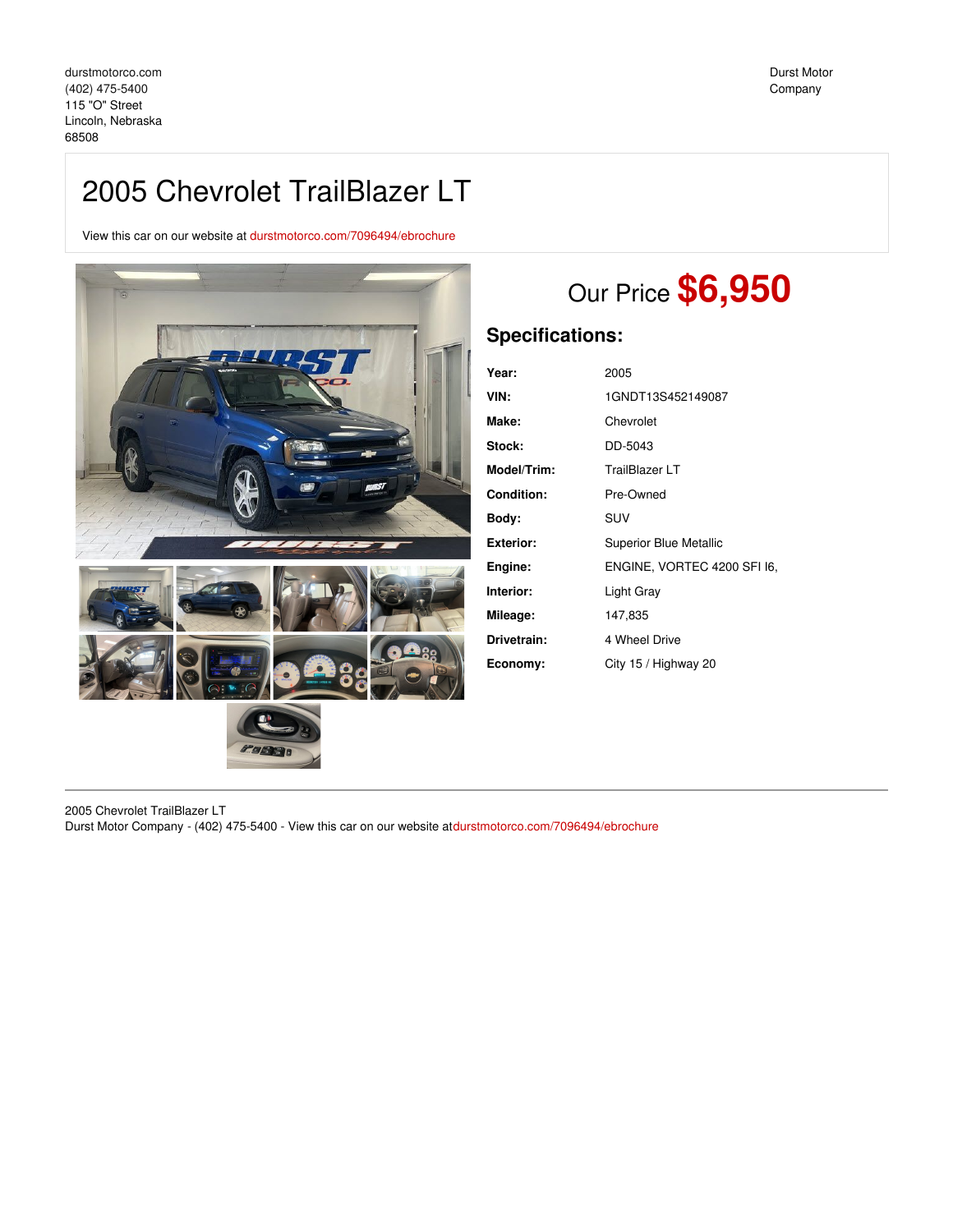

#### 2005 Chevrolet TrailBlazer LT

Durst Motor Company - (402) 475-5400 - View this car on our website at[durstmotorco.com/7096494/ebrochure](https://durstmotorco.com/vehicle/7096494/2005-chevrolet-trailblazer-lt-lincoln-nebraska-68508/7096494/ebrochure)

## **Installed Options**

#### **Interior**

- Seats, front, Premium Cloth, reclining buckets with driver lumbar support, adjustable head restraint and 8-way power on driver's side with power recliner
- Seats, driver, power 8-way- Seats, rear 2nd row, split-folding
- Console, floor, includes CD/cassette storage and cupholders
- Floor covering, full-floor color-keyed carpeting
- Floormats, color-keyed, carpeted front and rear, removable
- Steering column, Tilt-Wheel, adjustable, includes brake/transmission shift interlock
- Steering wheel, vinyl- Theft-deterrent system, PASSlock
- Theft-deterrent alarm system, content theft alarm includes beeping horn and flashing lights
- Instrumentation, analog, includes speedometer, odometer with trip odometer, fuel level, voltmeter, engine temperature, oil pressure gauges, tachometer, liftgate ajar, warning light for safety belt, ABS/parking brake, directional hazard signals and high beam
- Warning tones, headlamp on, key-in-ignition, driver safety belt unfasten, turn signal on
- Convenience Package, power windows and door locks, programmable, with lighted switches, front express-down windows, electric rear glass release and rear-window wiper/washer
- Keyless entry, remote, programmable, includes 2 transmitters, panic button
- Cruise control, electronic with set and resume speed, includes telltale in instrument panel cluster
- Air conditioning, dual-zone, manual, individual climate settings for driver and right front passenger
- Heater and defogger, includes front and side front door window defoggers and rear passenger heating ducts
- Defogger, rear-window, electric
- Sound system, ETR AM/FM stereo with CD player, includes seek-and-scan, digital clock, auto-tone control, speed-compensated volume, and TheftLock (May be substituted with (UB1) Sound system, ETR AM/FM stereo with CD player and cassette or (UC6) Sound system, ETR AM/FM stereo with 6-disc CD changer or (UM8) Sound system, ETR AM/FM stereo with CD player, Integrated Navigation Radio (INR).)
- OnStar, 1-year Safe and Sound Service, includes automatic notification of air bag deployment, stolen vehicle tracking, emergency services, roadside assistance, remote door unlock, remote horn and lights, GM Goodwrench remote diagnostics, AccidentAssist and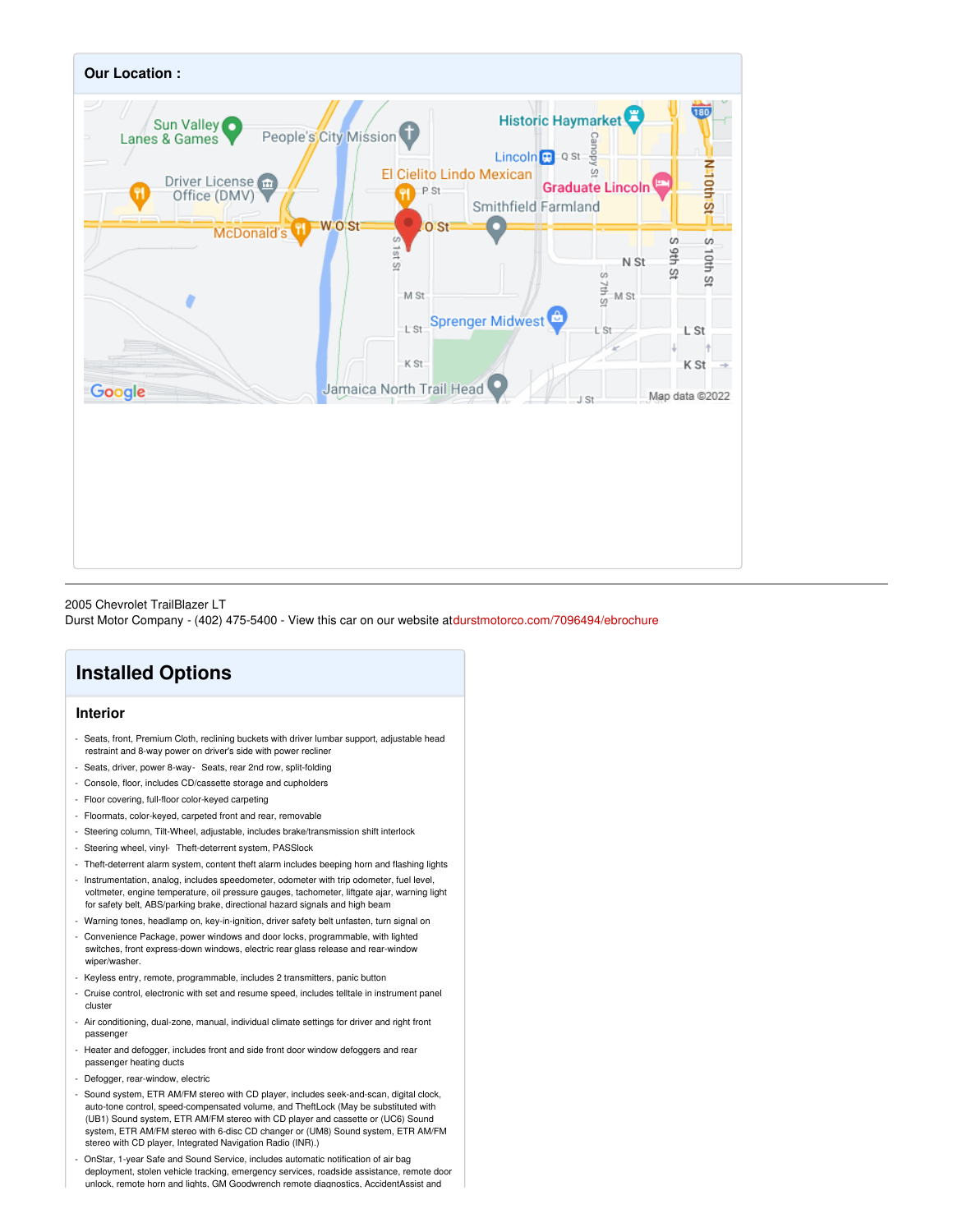unlock, remote horn and lights, GM Goodwrench remote diagnostics, AccidentAssist and online concierge. Drivers can also obtain the available voice-activated, hands-free Personal Calling service and Virtual Advisor that provides location-based traffic and weather reports and other personalized information (Not available with FDR order types. Not available with a ship-to of Puerto Rico or the Virgin Islands. Visit www.onstar.com for system information and details.)

- Glovebox, passenger side of instrument panel- Power outlets, auxiliary
- Mirror, inside rearview, prismatic, 8-point compass and outside temperature indicator
- Console, overhead custom
- Homelink transmitter, includes garage door opener, 3-channel programmable
- Armrests, driver and passenger doors, padded
- Door trim, with integral padded armrest and front door map pockets
- Headliner, cloth, neutral color with matching retainer moldings
- Visors, padded, color-keyed, driver and passenger side with cloth trim, driver and passenger illuminated vanity mirrors
- Lighting, theater dimming, cargo compartment, reading lamps for front seats, 2nd row dome light, door-and tailgate-activated switches, illuminated entry, exit feature
- Assist handles, front passenger, rear outboard passenger- Cupholders, front and rear
- Cargo tie downs, 5

#### **Exterior**

- Paint, solid
- Luggage rack, roof-mounted, Black, adjustable, with cross bars, includes side rails
- Side rails, roof-mounted, Black
- Bumpers, front and rear, color-keyed, includes Charcoal accents, rear step includes pad
- Moldings, bodyside, body-color- Door handles, body-color- Grille, body-colored
- Daytime running lamps, includes automatic exterior lamp control
- Headlamps, dual composite halogen, includes automatic lamp control
- Fog lamps, front, halogen
- Mirrors, outside rearview, foldaway, power, heated (with 1SE Preferred Equipment Group Upgradeable to (DS3) Mirrors, outside rearview, foldaway, heated which is included and only available with (YC6) LT Package 2.)
- Glass, Solar-Ray
- Glass, Solar-Ray deep tinted (all windows except light tinted glass on windshield, driver and front passenger)
- Wipers, intermittent, front, includes pulse washers
- Wipers, intermittent, rear, wiper/washer- Body, liftgate with liftglass

#### **Safety**

- Seats, front, Premium Cloth, reclining buckets with driver lumbar support, adjustable head restraint and 8-way power on driver's side with power recliner
- Seats, driver, power 8-way- Seats, rear 2nd row, split-folding
- Console, floor, includes CD/cassette storage and cupholders
- Floor covering, full-floor color-keyed carpeting
- Floormats, color-keyed, carpeted front and rear, removable
- Steering column, Tilt-Wheel, adjustable, includes brake/transmission shift interlock
- Steering wheel, vinyl- Theft-deterrent system, PASSlock
- Theft-deterrent alarm system, content theft alarm includes beeping horn and flashing lights
- Instrumentation, analog, includes speedometer, odometer with trip odometer, fuel level, voltmeter, engine temperature, oil pressure gauges, tachometer, liftgate ajar, warning light for safety belt, ABS/parking brake, directional hazard signals and high beam
- Warning tones, headlamp on, key-in-ignition, driver safety belt unfasten, turn signal on
- Convenience Package, power windows and door locks, programmable, with lighted switches, front express-down windows, electric rear glass release and rear-window wiper/washer
- Keyless entry, remote, programmable, includes 2 transmitters, panic button
- Cruise control, electronic with set and resume speed, includes telltale in instrument panel cluster
- Air conditioning, dual-zone, manual, individual climate settings for driver and right front passenger
- Heater and defogger, includes front and side front door window defoggers and rear passenger heating ducts
- Defogger, rear-window, electric
- Sound system, ETR AM/FM stereo with CD player, includes seek-and-scan, digital clock, auto-tone control, speed-compensated volume, and TheftLock (May be substituted with (UB1) Sound system, ETR AM/FM stereo with CD player and cassette or (UC6) Sound system, ETR AM/FM stereo with 6-disc CD changer or (UM8) Sound system, ETR AM/FM stereo with CD player, Integrated Navigation Radio (INR).)
- OnStar, 1-year Safe and Sound Service, includes automatic notification of air bag deployment, stolen vehicle tracking, emergency services, roadside assistance, remote door unlock, remote horn and lights, GM Goodwrench remote diagnostics, AccidentAssist and online concierge. Drivers can also obtain the available voice-activated, hands-free Personal Calling service and Virtual Advisor that provides location-based traffic and weather reports and other personalized information (Not available with FDR order types. Not available with a ship-to of Puerto Rico or the Virgin Islands. Visit www.onstar.com for system information and details.)
- Glovebox, passenger side of instrument panel- Power outlets, auxiliary
- Mirror, inside rearview, prismatic, 8-point compass and outside temperature indicator